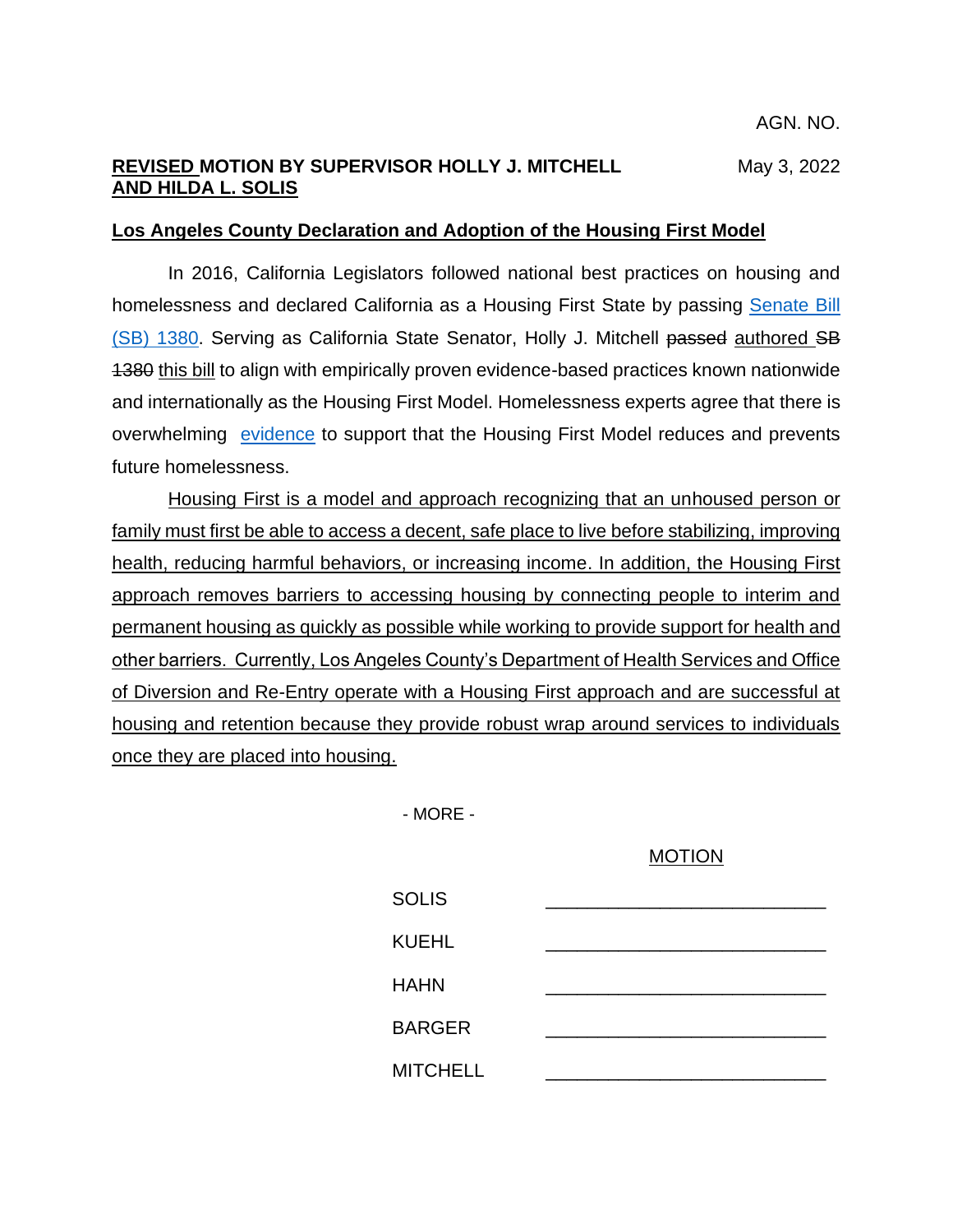#### REVISED MOTION BY SUPERVISOR HOLLY J. MITCHELL AND HILDA L. SOLIS May 3, 2022 Page 2

The Housing First Model was first introduced by psychologists in the United States (U.S.) and was adopted and studied abroad in Europe and New Zealand in the early 1990's in response to growing homeless populations in major cities. In the U.S., the effects of the Housing First Model have been studied for over three decades. In longitudinal [studies](https://www.ahuri.edu.au/research/final-reports/184) conducted on homelessness and housing outcomes—we have observed that when our homelessness system integrate the Housing First Model in housing programs—88% of the participants remain housed over long periods of time and have better outcomes of re-integration into society than their counterparts who were housed through the traditional homelessness system at 47%.

Similarly, [studies](https://www.ahuri.edu.au/research/brief/what-housing-first-model-and-how-does-it-help-those-experiencing-homelessness?gclid=CjwKCAjwx46TBhBhEiwArA_DjLEcJBtUpsPbpSvdgGzCC0Ed6gzF5j4F6cxb6LD3iXvLDx_urcEmORoC_F0QAvD_BwE) in Europe comparing the Housing First Model to those of the Shelter First approach have found that in the long run—the Housing First Model is more cost-effective for governments and taxpayers than investing predominantly in the shelter system. Similar studies have been conducted here in the U.S. and in Australia which find that for unhoused people suffering from health conditions, the Housing First Model saves the health care system and our homelessness system close to \$5,000 per person, per year. It also saves over \$2,000 per person, per year in the justice system, as it prevents continued incarceration and involvement in other justice-related areas, which we know exacerbates and prolongs homelessness.

Although the Housing First Model was introduced and studied empirically three decades ago with relation to its effects on solving homelessness—the idea that a safe home is the very first step in the process of healing from trauma, addiction and adverse health effects is not new. It is in fact one of the oldest and widely accepted theories and has been at the forefront of psychology for hundreds of years. Theories which studied stages of basic needs such as [Maslow's Hierarchy of Needs](https://psychclassics.yorku.ca/Maslow/motivation.htm) introduced by psychologist Abraham Maslow in 1943—have been used to understand the stages of human motivation and healing since the early 20th century.

The concept of the Housing First Model follows the science associated with motivation theory which notes the inability for the human body and brain to find motivation to work, heal from addiction and adverse health conditions, and/or life experiences and make meaningful strides integrating into mainstream society until their very basic need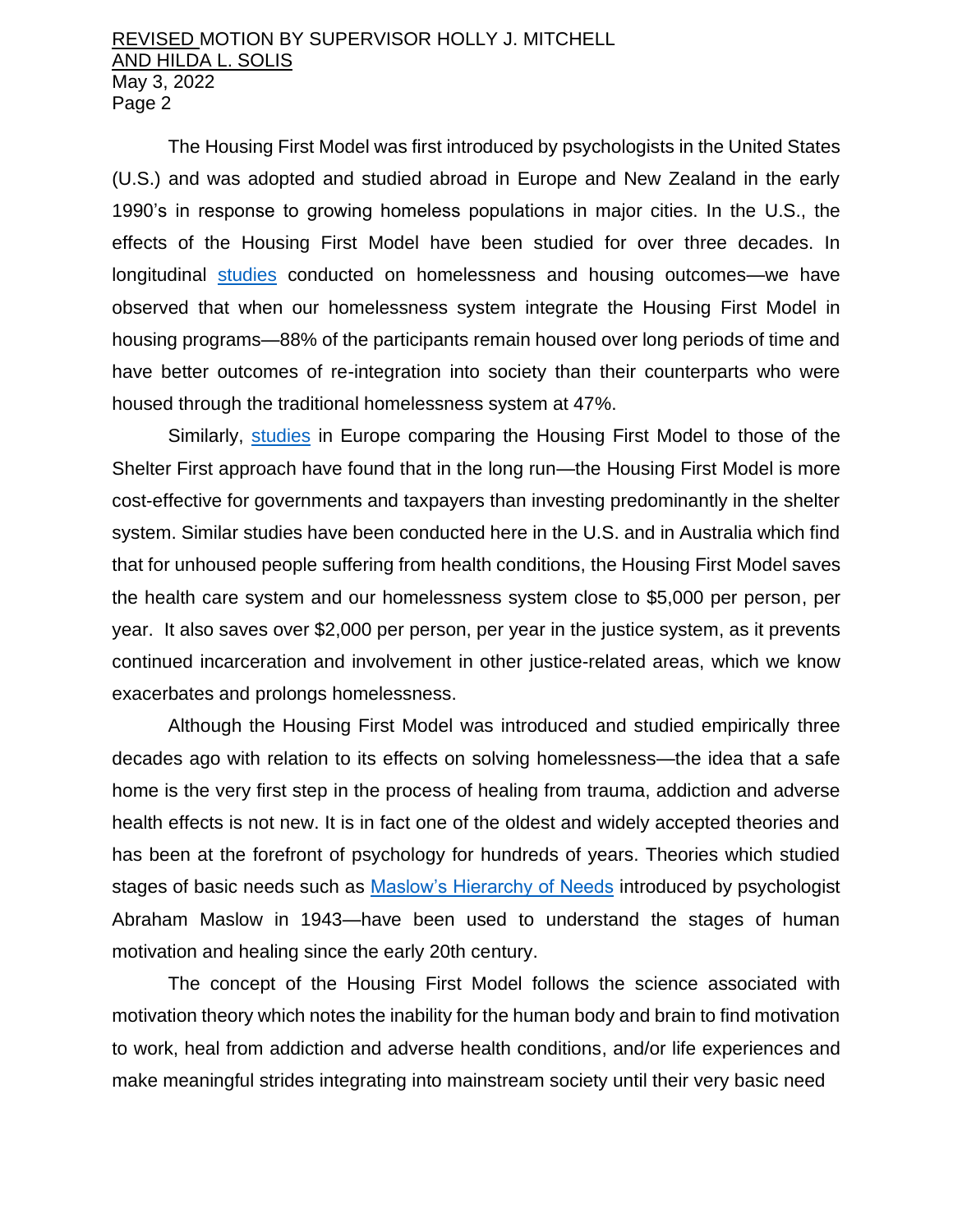#### REVISED MOTION BY SUPERVISOR HOLLY J. MITCHELL AND HILDA L. SOLIS May 3, 2022 Page 3

for food and housing is stabilized. This science is accepted by psychologists and health care providers across the globe.

For this reason, the State of California has voted to adopt the Housing First Model as the most basic and essential step in the challenging and arduous process of helping our residents heal from addiction, physical and mental trauma, and rise out of homelessness.

The recent introduction of SB [1284](https://leginfo.legislature.ca.gov/faces/billNavClient.xhtml?bill_id=202120220SB1284) (Bates), called to undo the meaningful strides that the we are making as a State has made in, pioneering in evidence-based practices to address the most challenging social issues of our time such as homelessness, mental illness, and incarceration. SB 1284 seeks to remove the Housing First Model and undermine the commitment we have made to our unhoused residents to provide a safe place prior to asking them to seek treatment for their physical and mental health conditions and before we ask them to re-integrate successfully back into society and the workforce. Although SB 1284 failed to pass this week, the Board of Supervisors opposes the bill and future legislation that seeks to undermine our Housing First Model.

SB 1284 claims that removing the Housing First Model from our homelessness system will improve our ability to solve homelessness by "assisting local governments to plan, fund, and accelerate Shelter First projects while the State simultaneously moves towards its long-term goal of housing." Today, experts and local governments alike agree that in order to solve homelessness—we need to invest in 5 permanent housing [beds for every 1 interim shelter bed](https://www.lahsa.org/news?article=849-lahsa-releases-2021-housing-inventory-count-and-shelter-count-results) we build. Investing in Shelter First only redirects our limited funds, time and energy to a temporary solution which we know from evidence does not solve or end homelessness.

In fact, it creates a shelter trap system, drains our housing system of funding, and prolongs homelessness in the process. We have an abundance of evidence for this including [Shelter First models](https://council.nyc.gov/budget/wp-content/uploads/sites/54/2021/03/071-DHS.pdf) like those in New York which invest over \$2 billion annually on shelters. New York is unable to house their unhoused residents. In fact, their homelessness rates rise each year and the unhoused cycle in and out of shelters and fall into the trap of permanent homelessness.